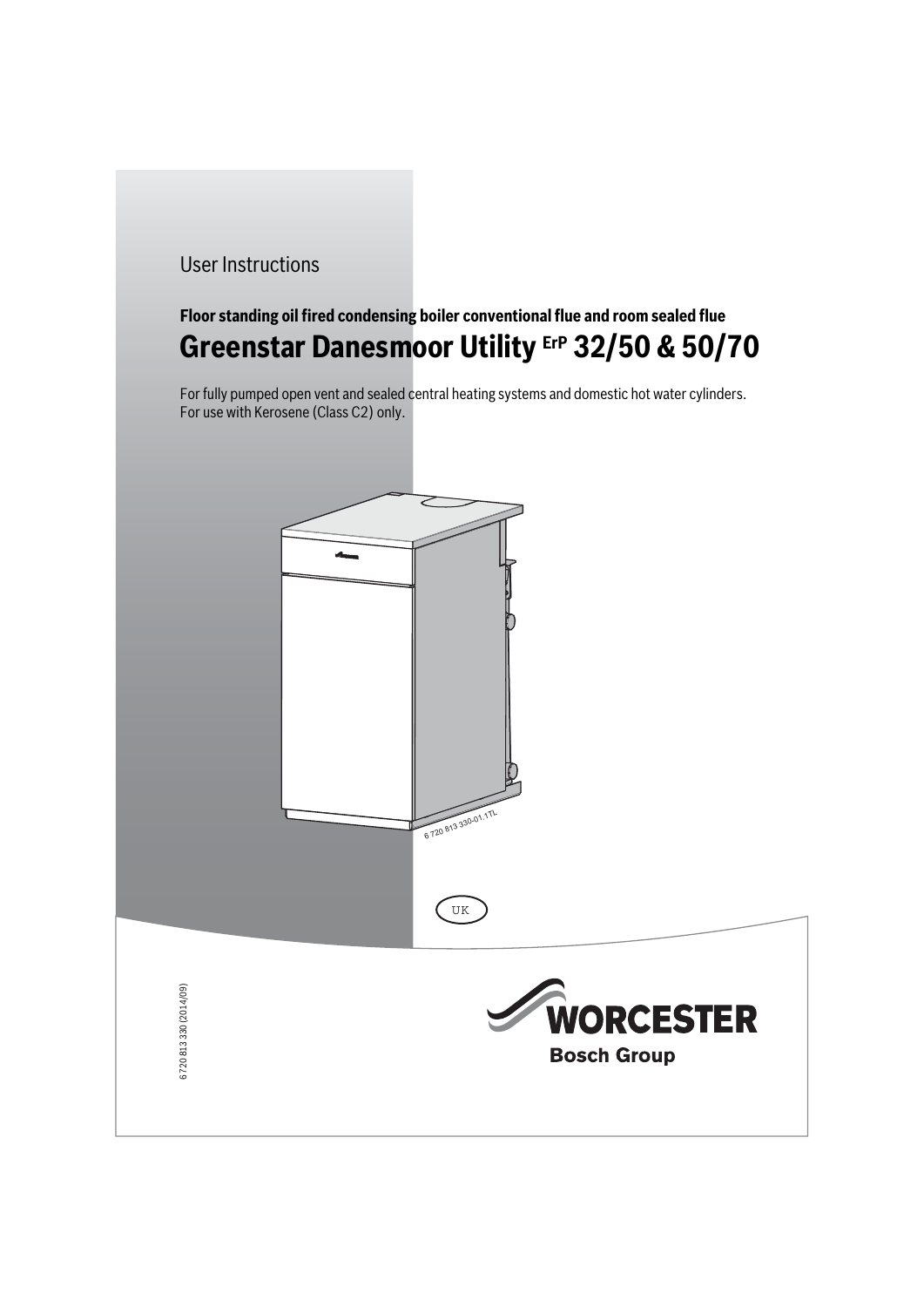

### **Preface**

### **Please read these instructions carefully**

These instructions are applicable to the Worcester, Bosch Group appliance model stated on the front cover only.

These instructions apply in the UK only and must be followed except for any statutory obligation.

After installation please leave this User instruction Manual, Installation, Commissioning and Servicing Instructions and completed Benchmark Checklist with the user.

#### **Dedicated to heating comfort**

Thank you for purchasing a Greenstar oil-fired condensing appliance manufactured by Worcester, Bosch Group. The company prides itself on manufacturing appliances to the strictest quality control standards throughout every stage of production.

Worcester, Bosch group has led the field in innovative appliance design and performance for over 50 years. This heritage means all our products are of exceptional quality and proven reliability.

The Greenstar range in particular is extremely energy efficient, offering you economical running costs and value for money. It is amongst the top energy rated appliances available.

There is also the reassurance of our parts and labour guarantee - backed up by Worcester Total Cover, an optional complete maintenance scheme to keep your appliance operating at peak condition and efficiency.

### **Contents**

| 1 |                        | Key to symbols and safety instructions  3             |                |  |
|---|------------------------|-------------------------------------------------------|----------------|--|
|   | 1.1                    | Key to symbols  3                                     |                |  |
|   | 1.2                    | Safety instructions  3                                |                |  |
|   |                        | <b>General Information 4</b>                          |                |  |
|   | 2.1                    | Energy efficiency                                     | 4              |  |
|   | 2.2                    | Servicing                                             | 4              |  |
|   | 2.3                    | User caution                                          | 4              |  |
|   | Using your boiler<br>5 |                                                       |                |  |
|   | 3.1                    |                                                       | 5              |  |
|   | 3.2                    | Operating the boiler                                  | 5              |  |
|   | 3.2.1                  | Switching the boiler on/off  5                        |                |  |
|   | 3.2.2                  | Setting temperature  5                                |                |  |
|   | 3.2.3                  | Controlling central heating                           | 6              |  |
|   | 3.2.4                  | Frost protection                                      | 6              |  |
|   |                        | Maintenance  6                                        |                |  |
|   | 4.1                    | Maintaining your boiler                               | 6              |  |
|   | 4.2                    | Servicing $\ldots \ldots \ldots \ldots \ldots \ldots$ | 6              |  |
|   |                        | General information                                   | 7              |  |
|   | 5.1                    | Ventilation information                               | $\overline{7}$ |  |
|   | 5.2                    | General notes                                         | 8              |  |
|   | 5.2.1                  | Central heating systems  8                            |                |  |
|   | 5.2.2                  | Condensate drain  8                                   |                |  |
|   | 5.2.3                  | Clearances - service  8                               |                |  |
|   | <b>Fault finding</b>   |                                                       |                |  |
|   | 6.1                    | Accessing reset buttons  10                           |                |  |
|   | 6.2                    | Fault conditions  10                                  |                |  |
|   |                        | <b>Fault or breakdown</b><br>. 11                     |                |  |
|   |                        | Energy saving  12                                     |                |  |
|   | 8.1                    | Tips on energy saving  12                             |                |  |
|   |                        | Environment/disposal  12                              |                |  |
|   |                        | Your guarantee  13                                    |                |  |
|   | 10.1                   | Guarantee registration<br>13                          |                |  |
|   | 10.2                   | Your guarantee<br>13                                  |                |  |
|   |                        |                                                       |                |  |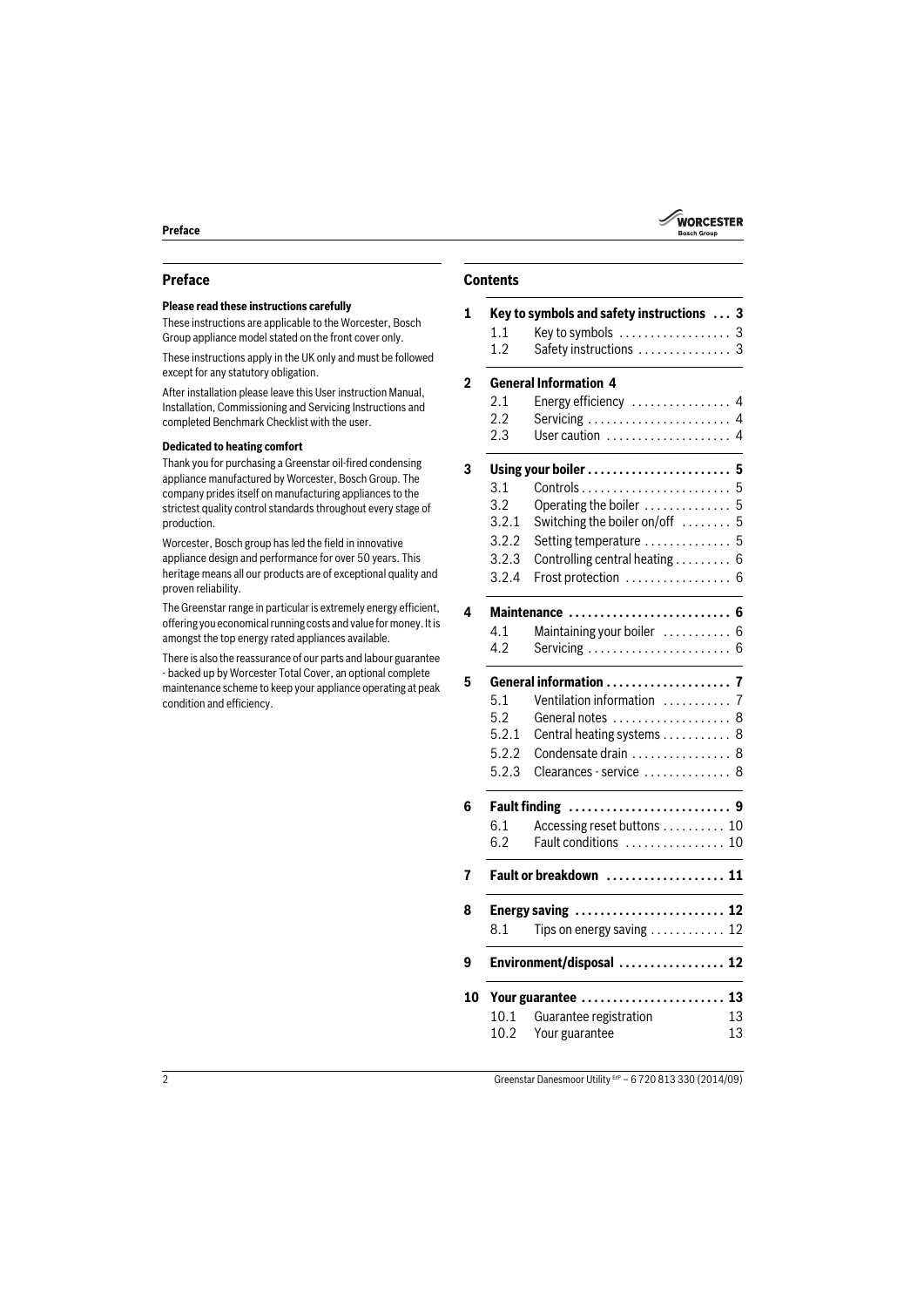

### <span id="page-2-0"></span>**1 Key to symbols and safety instructions**

### <span id="page-2-1"></span>**1.1 Key to symbols**

#### **Warnings**



Safety instructions in this document are framed and identified by a warning triangle which is printed on a grey background.

The following keywords are defined and can be used in this document:

- **NOTICE** indicates a situation that could result in damage to property or equipment.
- **CAUTION** indicates a situation that could result in minor to medium injury.
- **WARNING** indicates a situation that could result in severe injury or death.
- **DANGER** indicates a situation that will result in severe injury or death.

#### **Important information**



This symbol indicates important information where there is no risk to people or property.

#### **Additional symbols**

| <b>Symbol</b>            | <b>Meaning</b>                                                                 |
|--------------------------|--------------------------------------------------------------------------------|
| 1.                       | a numbered step in an action sequence                                          |
|                          | a step in an action sequence                                                   |
| $\overline{\rightarrow}$ | a reference to a related part in the document or to<br>other related documents |
|                          | a reference number to identify or refer to a part or<br>item                   |
|                          | a list entry                                                                   |
|                          | a list entry (second level)                                                    |

*Table 1*

#### **Examples of additional symbols used**

#### **A numbered step in an action sequence**

A sequence of numbered steps or actions carried out in a specific order to complete a task.

- 1. First action
- 2. Second action
- 3. Third action etc.

#### **A step in an action sequence**

A sequence of defined actions or steps carried out in order to complete a task.

- ▶ Action
- ▶ Next action
- ▶ etc

#### **A reference to a related part in the document or to other related documents.**

To refer the reader to a specific figure/table/section within the manual.

 $\rightarrow$  e.g. figure 1.

#### **A reference number to identify or refer to a part or item.**

In a related figure, items or parts identified by a sequential number.

#### **List entries, first and second levels**

- A single component/item
- A component/list, made up of multiple parts/items.
	- Sub component or sublist of main component/list.
	- etc.

#### <span id="page-2-2"></span>**1.2 Safety instructions**

These operating instructions are intended for the user of the heating system.

- $\blacktriangleright$  Read any operating instructions (boiler, heating controls, etc.) carefully before operation and keep them.
- Observe the safety instructions and warnings.

#### **Oil fumes or leaks from the appliance**

If you smell oil fumes, observe the following rules.

- $\blacktriangleright$  Extinguish any naked flames
- $\blacktriangleright$  Isolate the electrical supply
- $\blacktriangleright$  Isolate the fuel supply to the boiler
- ▶ Open windows and doors
- **Rectify the fault**

#### **Health and safety**

The appliance contains no asbestos and no substances have been used in the construction process that contravene the COSHH Regulations (Control of Substances Hazardous to Health Regulations 1988). Where applicable, the CE mark indicates compliance with relative EU Directives.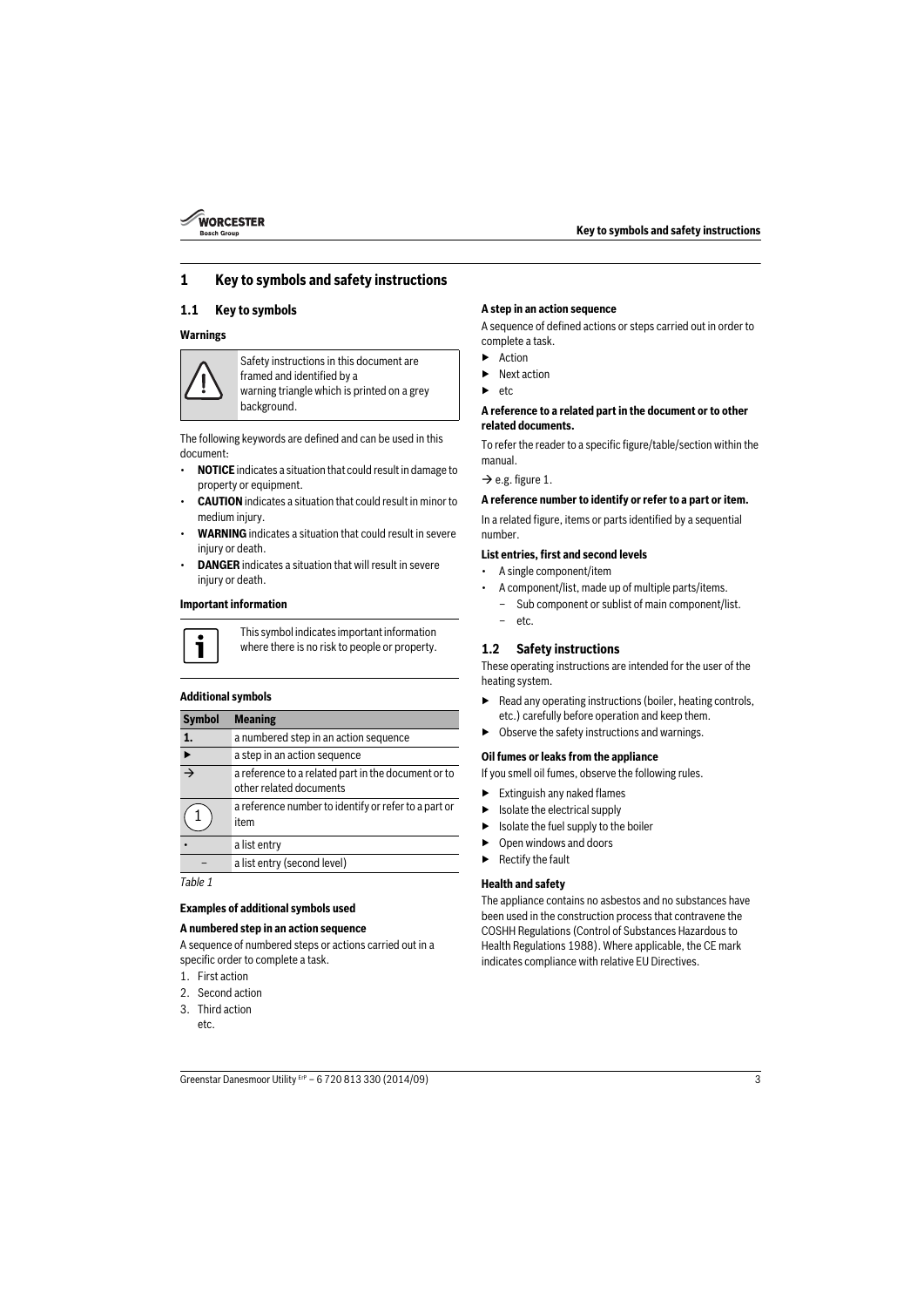

#### **Combustion air/room air**

The air in the installation room must be free of combustible or chemically aggressive substances.

- $\triangleright$  Do not use or store combustible or explosive materials (paper, propellants, thinners, paints, etc.) within the vicinity of the appliance.
- ▶ Do not use or store corrosive substances (solvents, adhesives, chlorinated cleaning agents, etc.) within the vicinity of the appliance.

#### **Appliance operation:**

This appliance can be used by children aged from 8 years and above and persons with reduced physical, sensory or mental capabilities or lack of experience and knowledge, if they have been given supervision or instruction concerning the use of the appliance, in a safe way, and understand the hazards involved.

Children shall not play with the appliance.

Cleaning and user maintenance shall not be made by children without supervision.

#### **Intended use**

This appliance must only be used as a heat appliance in a sealed hot water heating system for domestic purposes.

Any misuse or unauthorised modifications to the appliance, flue or associated accessories and heating system will invalidate the guarantee.

• Do not modify the appliance or flue system in any way.

Worcester, Bosch Group accepts no liability arising from any such actions. This does not affect your statutory rights.

### <span id="page-3-0"></span>**2 General Information**

#### <span id="page-3-1"></span>**2.1 Energy efficiency**

Energy efficiency information is given in the Installation, Commissioning and Servicing Instructions supplied with the appliance.

### <span id="page-3-2"></span>**2.2 Servicing**

The Service Checklist can be found at the rear of the boiler's installation instructions. It will be required in the event of any guarantee work and may be required by the local Building Control Inspector.

- ▶ Have the boiler serviced regularly by a competent, OFTEC registered engineer.
- Ensure that the service engineer completes the Service Record, at the rear of the Installation, Commissioning and Servicing Instruction manual, after each service.
- Have any work carried out only by a competent, OFTEC registered engineer.
- $\blacktriangleright$  Always use original spares, to help maintain the efficiency, safety and reliability of the appliance.

### <span id="page-3-3"></span>**2.3 User caution**

It is forbidden for any interference with the appliance other than those actions allowed in this document.



**CAUTION:** Incorrect use

▶ Any incorrect use can result in danger to the householder.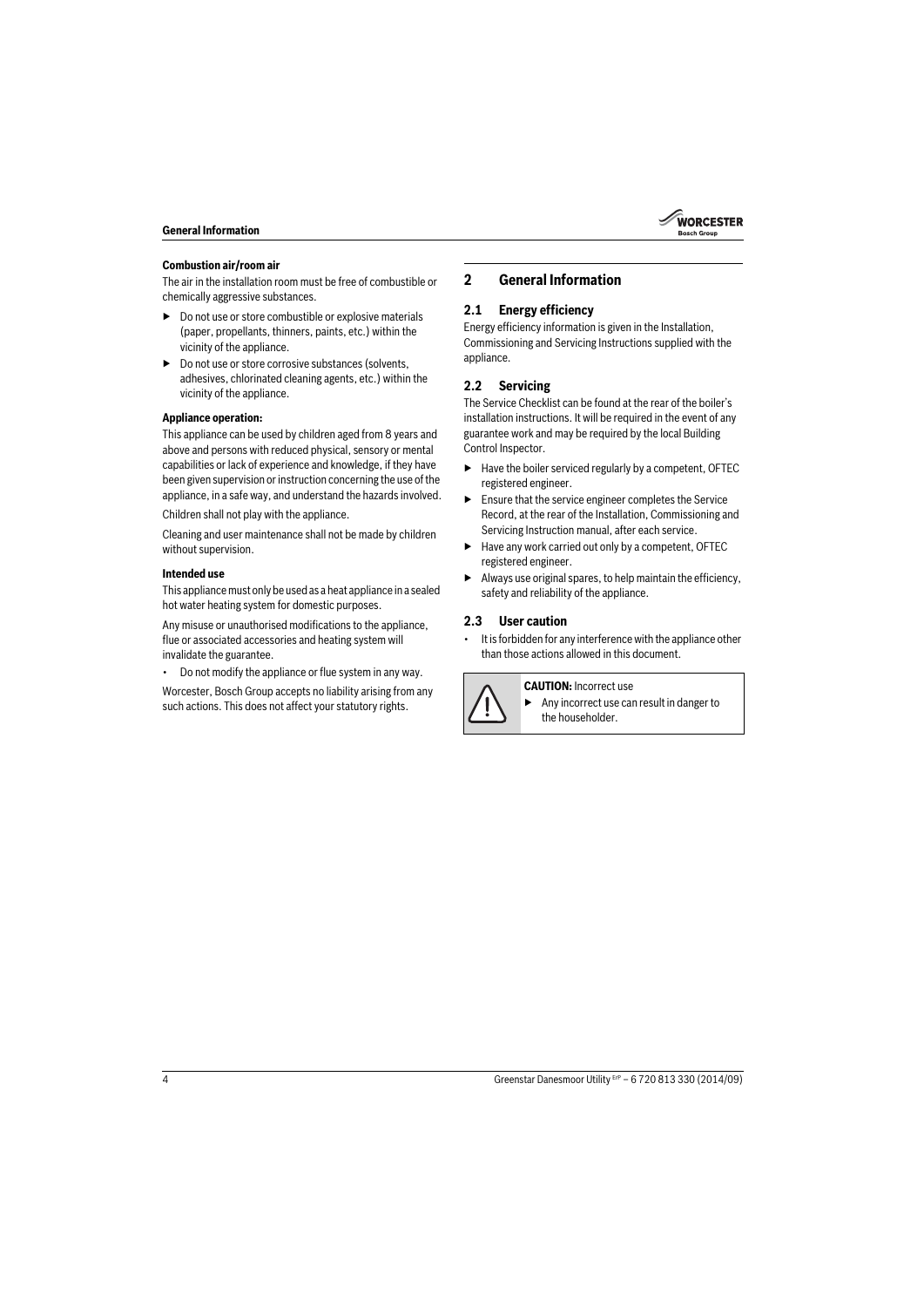

### <span id="page-4-0"></span>**3 Using your boiler**

### <span id="page-4-1"></span>**3.1 Controls**



#### *Fig. 1*

- [A] Temperature control (behind upper front panel)
- [B] Reset button boiler overheat thermostat (behind front panel)
- [C] Reset button flue overheat thermostat (behind front panel)
- [D] Reset button lockout (top of burner under top panel)
- [E] Upper front panel (pull squarely away from the boiler to remove)
- [F] Top panel (lift squarely up from boiler to remove)

### <span id="page-4-2"></span>**3.2 Operating the boiler**

#### <span id="page-4-3"></span>**3.2.1 Switching the boiler on/off**

- $\triangleright$  To switch on the boiler; turn on the oil and electricity supply to the boiler.
- ▶ Check the programmer/timer is correct and is set to ON.
- Set the room thermostat to the desired setting.
- Open and set thermostatic radiator valves as required.
- $\blacktriangleright$  Turn the boiler water temperature control to the required setting.
- ▶ To switch off the boiler: turn the programmer/timer to OFF for heating and hot water.

*If the boiler is left unused and exposed to freezing conditions; shut off all the mains supplies, isolate the boiler and drain the system and boiler.*

#### <span id="page-4-4"></span>**3.2.2 Setting temperature**

- $\blacktriangleright$  Turn the control clockwise to increase the water temperature.
- ▶ Turn the control anti-clockwise to reduce the water temperature.

The minimum and maximum ranges of the temperature control positions are approximately 60°C to 82°C.





<span id="page-4-5"></span>**3.2.3 Controlling central heating** ▶ Set the programmer/timer to the correct time with the required ON/OFF periods.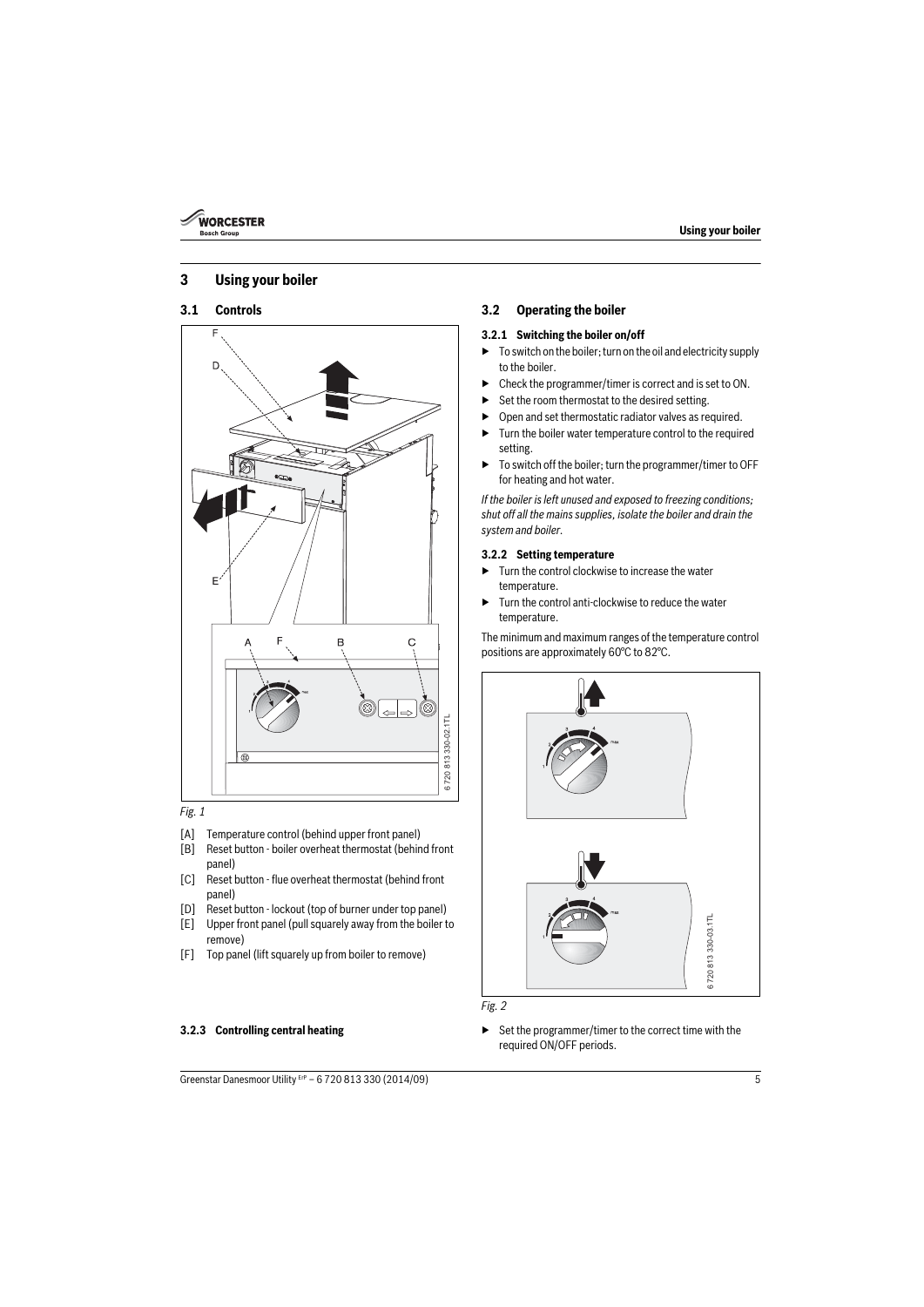

- $\blacktriangleright$  Turn the room thermostat to the temperature required.
- $\blacktriangleright$  Set thermostatic radiator valves to the required temperature for each room.

#### <span id="page-5-0"></span>**3.2.4 Frost protection**

- $\blacktriangleright$  Frost thermostats can be wired into the boiler.
- ▶ Frost protection should be fitted to the system where the system is most exposed and at risk of freezing.

#### **If there is no hot water or heating, check pag[e 6](#page-5-0) for fault condition guidance**.

### <span id="page-5-1"></span>**4 Maintenance**

### <span id="page-5-2"></span>**4.1 Maintaining your boiler**

Your new boiler represents a long term investment in a reliable, high quality product.

In order to realise its maximum working life and to ensure it continues to operate at peak efficiency and performance, it is essential that servicing and maintenance checks are performed at least once a year by an OFTEC engineer or other suitably qualified person.

If you would like to know more about servicing options from Worcester, Bosch Group, please visit worcester-bosch.co.uk. Please tick the appropriate box on your warranty registration card for further details of the Worcester, Bosch Group Service Contract.

When your boiler requires servicing please contact a Worcester, Bosch Group contact centre (see the back cover for details).

In addition to the service contract we are pleased to offer a one -off annual service or breakdown call out for your boiler.

#### **Maintenance tips:**

- Regularly check the oil level in the tank
- Do not obstruct the flue outlet or the air inlet
- Regularly check the system pressure gauge, see chapter 4

#### **Use in hard water areas**

In exceptionally hard water areas a device to prevent scale formation may be fitted. Installation of a scale inhibitor assembly should be in accordance with the requirements of the local water company.

An isolating valve should be fitted to allow for servicing.

### <span id="page-5-3"></span>**4.2 Servicing**

You must have the boiler regularly serviced by a competent, qualified OFTEC registered engineer using approved spares, to help maintain the economy, safety and reliability of the boiler.

The boiler should be serviced once each year after installation unless the installation conditions and usage demand more frequent services.



Ensure that the service engineer completes the Service Record in the checklist after each service.

The completed checklist will be required in the event of any warranty work and may be required by the local Building Control Inspector.

The checklist and service interval record can be found at the rear of the Installation, Commissioning and Servicing Instructions.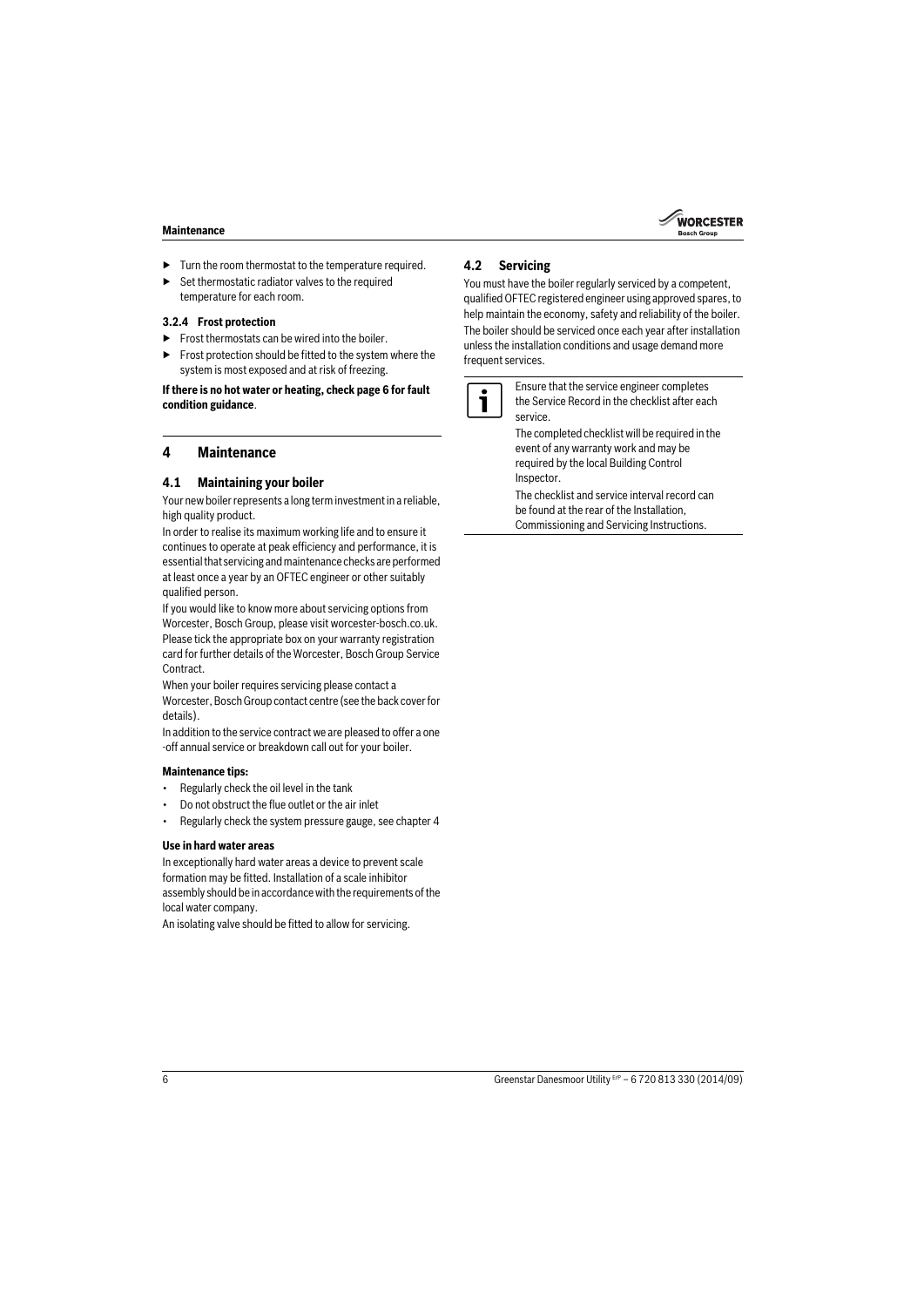

## <span id="page-6-0"></span>**5 General information**

### <span id="page-6-1"></span>**5.1 Ventilation information**

#### **Boiler location**

\*\*The boiler can be installed under a work top as long as:

- $\blacktriangleright$  The work top above the boiler is easily removable for maintenance.
- There is at least 10mm clearance above the boiler.
- ▶ The front of the boiler is not enclosed.

#### **Ventilation**

Air vents must be functional at all times and the air supply must not be restricted or contaminated.

The boiler clearances must meet the minimum shown below for servicing and venting purposes.

\* If this clearance is less than 75mm the flue "knock-out" panel sections must be removed to improve air circulation and cooling.

Do not place clothes or objects to hinder the air circulation required by the boiler.



#### *Fig. 3*

Conventional flue boilers require an adequate supply of fresh air which must be delivered to the boiler for combustion purposes through a permanent inlet, such as an air brick, into the area where the boiler is situated.

If a cupboard or compartment which is to be used for storage or airing is built around the boiler after installation there must be a non-combustible partition around the boiler. Further information can be found in BS 5410 which also describes venting requirements.

#### **Conventional flued boilers**

Minimum area of air inlet for combustion:

248cm2 for 32/50kW appliances

358cm2 for 50/70kW appliances

#### **Minimum air vent area (cm2) for boilers installed in a compartment**

| <b>Conventional flue</b> |                                    |           |                                    |           |
|--------------------------|------------------------------------|-----------|------------------------------------|-----------|
| kW                       | Internal ventilation <sup>1)</sup> |           | External ventilation <sup>2)</sup> |           |
|                          | High Level                         | Low Level | High Level                         | Low Level |
| 32/50                    | 495                                | 743       | 248                                | 495       |
| 50/70                    | 715                                | 1073      | 358                                | 715       |

*Table 2*

- 1) Internal air to and from a space/room inside the building.
- 2) External air to and from directly outside the building.

| <b>Room Sealed flue</b> |                        |           |                        |           |
|-------------------------|------------------------|-----------|------------------------|-----------|
| kW                      | Internal ventilation1) |           | External ventilation2) |           |
|                         | High Level             | Low Level | High Level             | Low Level |
| 32/50                   | 495                    | 495       | 248                    | 248       |
| 50/70                   | 715                    | 715       | 358                    | 358       |

*Table 3*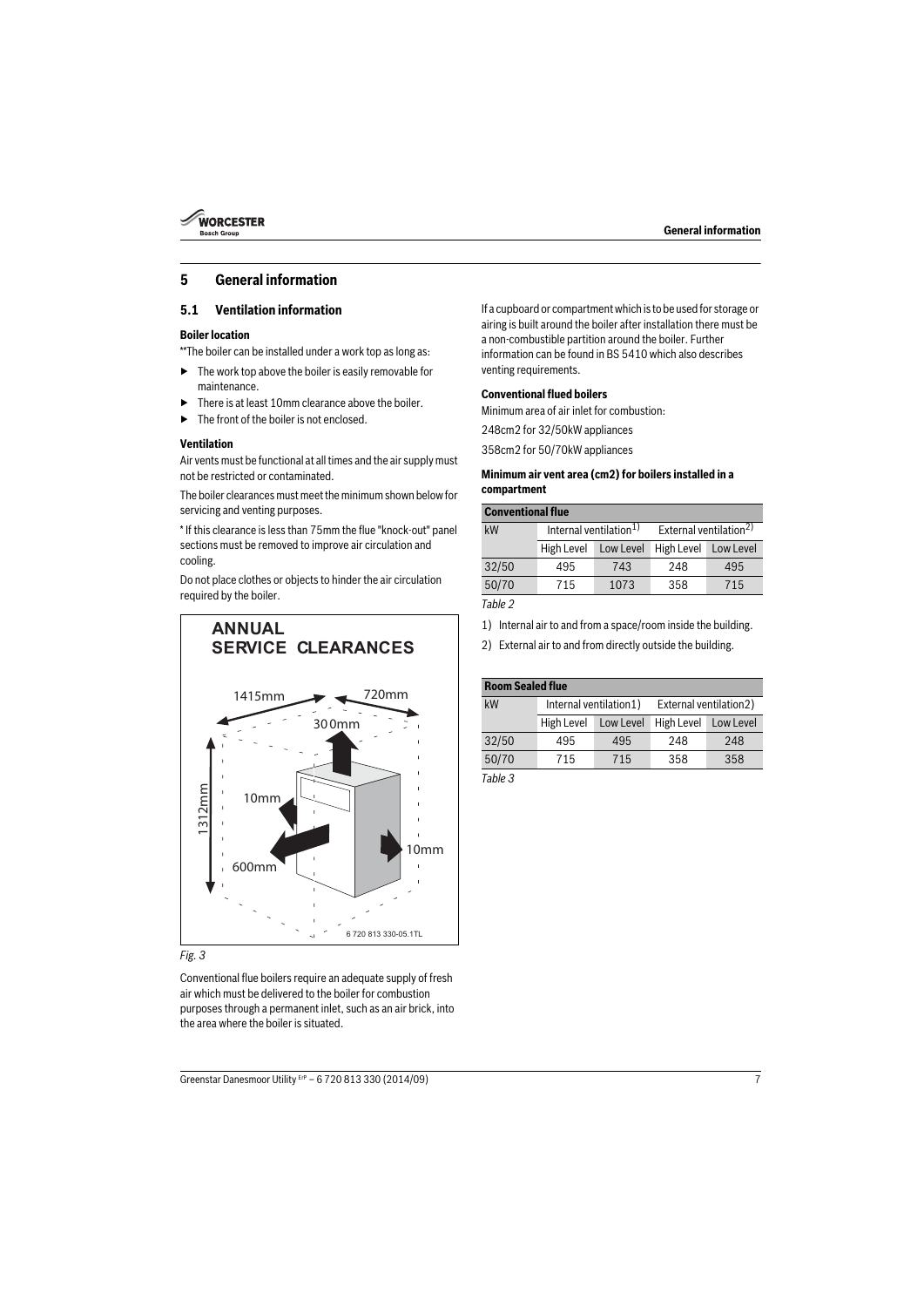

#### **Venting compartments**

- ▶ Ventilation must be provided for boilers fitted into compartments as described in BS 5410
- $\blacktriangleright$  A minimum of two air vents must be fitted, one at low level and another at high level onto the same wall using the same air for circulation.
- ▶ Combustion air must not be taken from a room or internal space containing a bath or shower and must not communicate with a protected area such as a hall, stairway, landing, corridor, lobby, shaft etc.
- ▶ Air vents must allow access for clean free air and must be sited to comply with the flue terminal position requirements.
- ▶ Air ducting runs must not exceed 3m.
- $\blacktriangleright$  Low level air vents must be less than 450mm from the floor
- $\blacktriangleright$  A warning label must be attached to the vents with a statement to the effect:

"Do not block this vent. Do not use for storage".

### <span id="page-7-0"></span>**5.2 General notes**

To get the best from your boiler. please read these instructions carefully.

#### <span id="page-7-1"></span>**5.2.1 Central heating systems**

During the first few hours of operation of the central heating system, check that all radiators are being heated at an even rate. If the top of a radiator is at a lower temperature than the bottom then it should be vented by releasing air through the venting screw at the top of the radiator. Ask your installer to show you how this is done. Repeated venting will reduce the quantity of water in the system and this must be replenished for safe and satisfactory operation of the boiler.

When excessive venting or water leaks are found in the system you must contact a service engineer to inspect the installation and rectify any fault.

Only use additives compatible with the boiler and system. Use of incompatible additives can cause damage and will invalidate the boiler guarantee.

#### <span id="page-7-2"></span>**5.2.2 Condensate drain**

This is a condensing boiler and the terminal will, at times give out a plume of water vapour. This is quite normal.

The boiler also produces quantities of condensate which is discharged regularly via a pipe to drain. This pipe must not be blocked or altered in any way.

#### <span id="page-7-3"></span>**5.2.3 Clearances - service**

Your installer will have provided adequate space around the boiler for safety and servicing access.

Do not restrict this space with the addition of cupboards, shelves etc. next to the boiler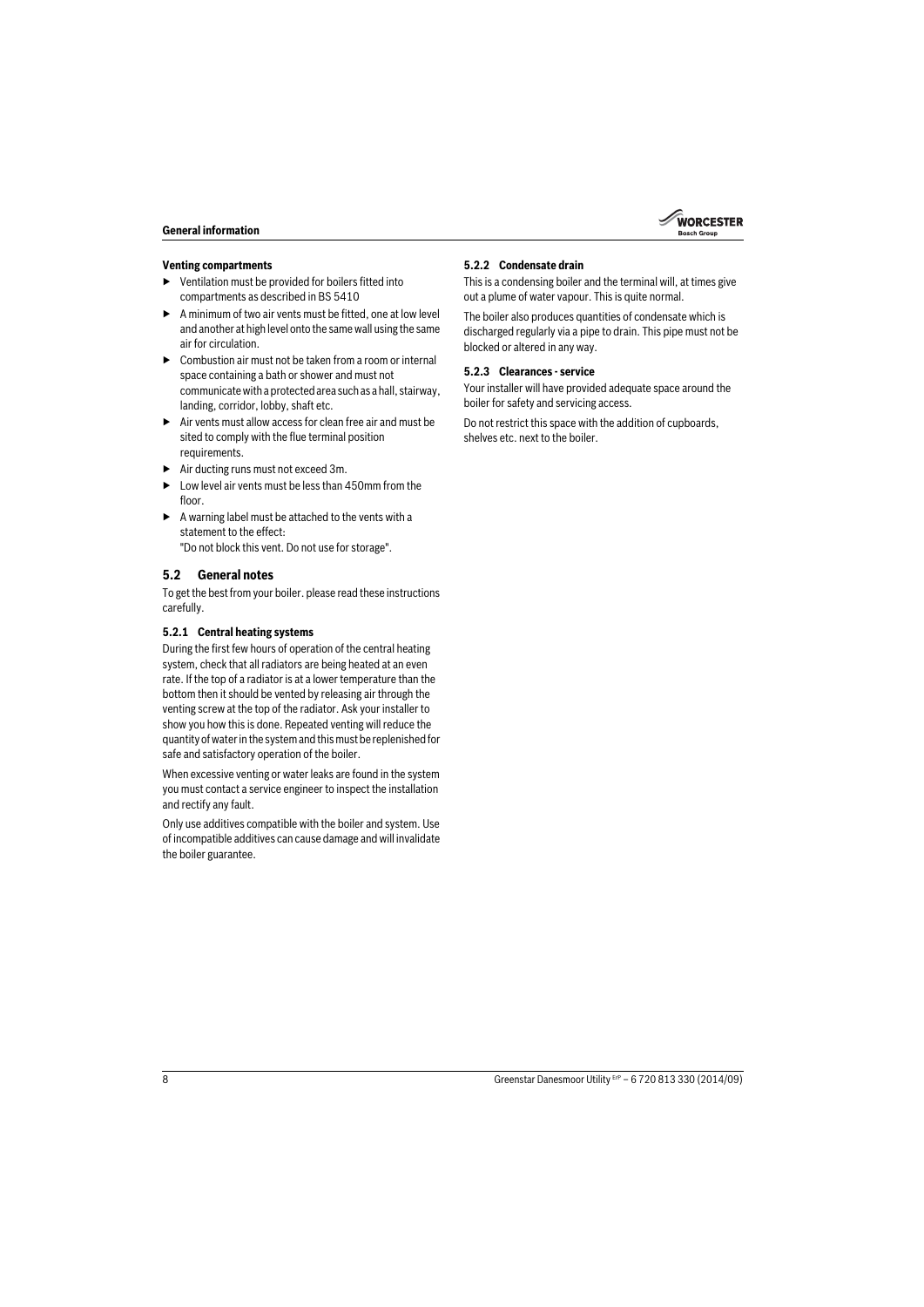

### <span id="page-8-0"></span>**6 Fault finding**

In the event that the appliance stops functioning or does not perform as expected, you can carry out a few simple checks. These checks are some of the most common causes and are listed in the table below. Should the problem persist or if other fault codes are displayed, then it will be necessary to contact Worcester, Bosch Group.

| <b>Problem</b>                       | Cause                                                                 | Remedy                                                                                           |
|--------------------------------------|-----------------------------------------------------------------------|--------------------------------------------------------------------------------------------------|
| Desired room                         | Thermostatic radiator valve(s) set too low                            | Increase thermostatic radiator valve setting(s).<br>▶                                            |
| temperature is not<br>reached        | Temperature control for central heating flow on<br>boiler set too low | Increase central heating flow temperature<br>▶<br>control setting                                |
|                                      | Low temperature setting on the room thermostat                        | Increase settings on room thermostat<br>▶                                                        |
| Desired room<br>temperature is too   | Thermostatic radiator valve(s) are set too high                       | Turn down thermostatic radiator valves/room<br>thermostat                                        |
| high                                 | Room thermostat is set too high                                       | Reduce central heating temperature by turning<br>▶<br>down the Central Heating control on boiler |
| Heating stays on for<br>too long     | Clock is incorrectly set                                              | Check setting and adjust                                                                         |
| Hot water<br>temperature too low     | Temperature set too low on cylinder thermostat<br>control.            | Check setting and adjust<br>▶                                                                    |
| Hot water<br>temperature too<br>high | Temperature set too high on cylinder thermostat<br>control.           | Check setting and adjust                                                                         |

*Table 4 Fault finding*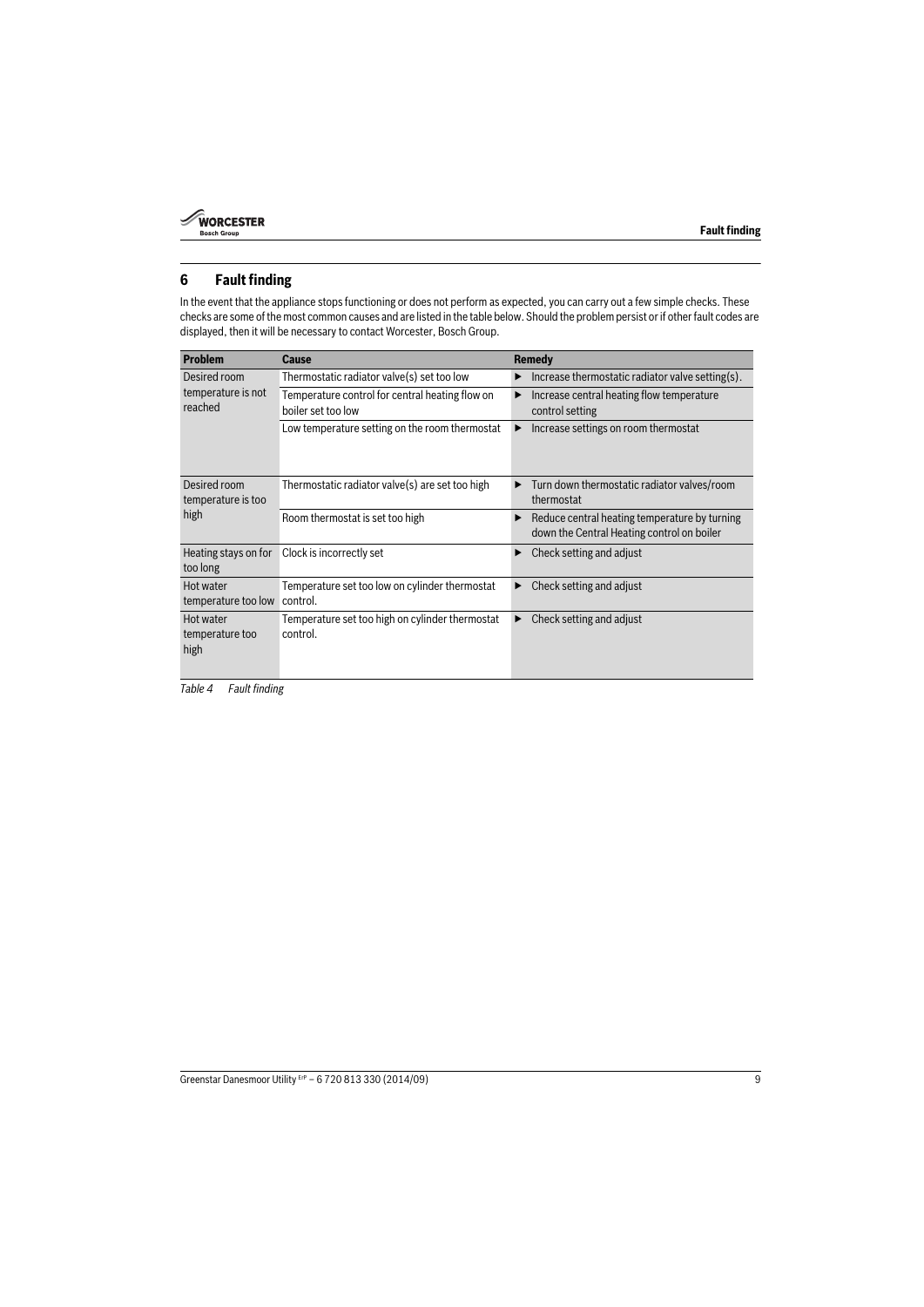

### <span id="page-9-0"></span>**6.1 Accessing reset buttons**

#### **Reset buttons [A, B & C]**

- $\triangleright$  To remove upper front panel pull panel squarely away from the front of the boiler.
- $\blacktriangleright$  To replace, realign ball studs and push back into place.

#### **Burner lockout reset button [D]**

- $\blacktriangleright$  Pull top panel squarely upwards to remove.
- To replace, realign ball studs and push back into place.

#### **Always keep pressure to the edges of the panels to avoid accidental damage.**



### <span id="page-9-1"></span>**6.2 Fault conditions**

If the boiler fails to operate.

- $\blacktriangleright$  Check the oil level in the oil storage tank.
- $\triangleright$  Check there is not a power cut and the power supply to the boiler is switched on.
- Check the programmer is set to on.
- $\blacktriangleright$  Check the room thermostat and where fitted, the radiator thermostats are set correctly.
- $\blacktriangleright$  Remove upper front panel and check the thermostat control knob [A] is turned on.

If the above checks prove satisfactory and the boiler remains off, then a safety device in the boiler control system may have been activated to prevent the boiler from operating.

#### **Automatic reset**

 $\blacktriangleright$  An excessive boiler operating temperature can activate a thermostat to switch off the boiler. This thermostat automatically resets when the boiler has cooled down sufficiently.

#### **Do not attempt to repeatedly start the boiler using the manual reset buttons as persistent failure indicates a fault requiring the attention of a service engineer.**

#### **Boiler overheat (manual reset)**

 $\blacktriangleright$  Should the boiler temperature rise beyond the automatic reset level, a high limit thermostat will switch the boiler off, indicated by button [B] standing proud. When the boiler has cooled down, press and release [B] to reset the thermostat.

#### **Flue overheat (manual reset)**

 $\blacktriangleright$  Excessive combustion gas temperatures can activate a thermostat to switch off the boiler, indicated by button [C] standing proud. Press and release [C] to reset thermostat.

#### **Burner lockout (manual reset)**

- $\blacktriangleright$  Flame failure, for any reason, will cause the burner to go safely to a lockout condition.
- Remove the boiler top panel and check the lockout button [D]. If this is illuminated it indicates a "lockout" condition. To cancel lockout, wait 2 minutes, then press and release button [D].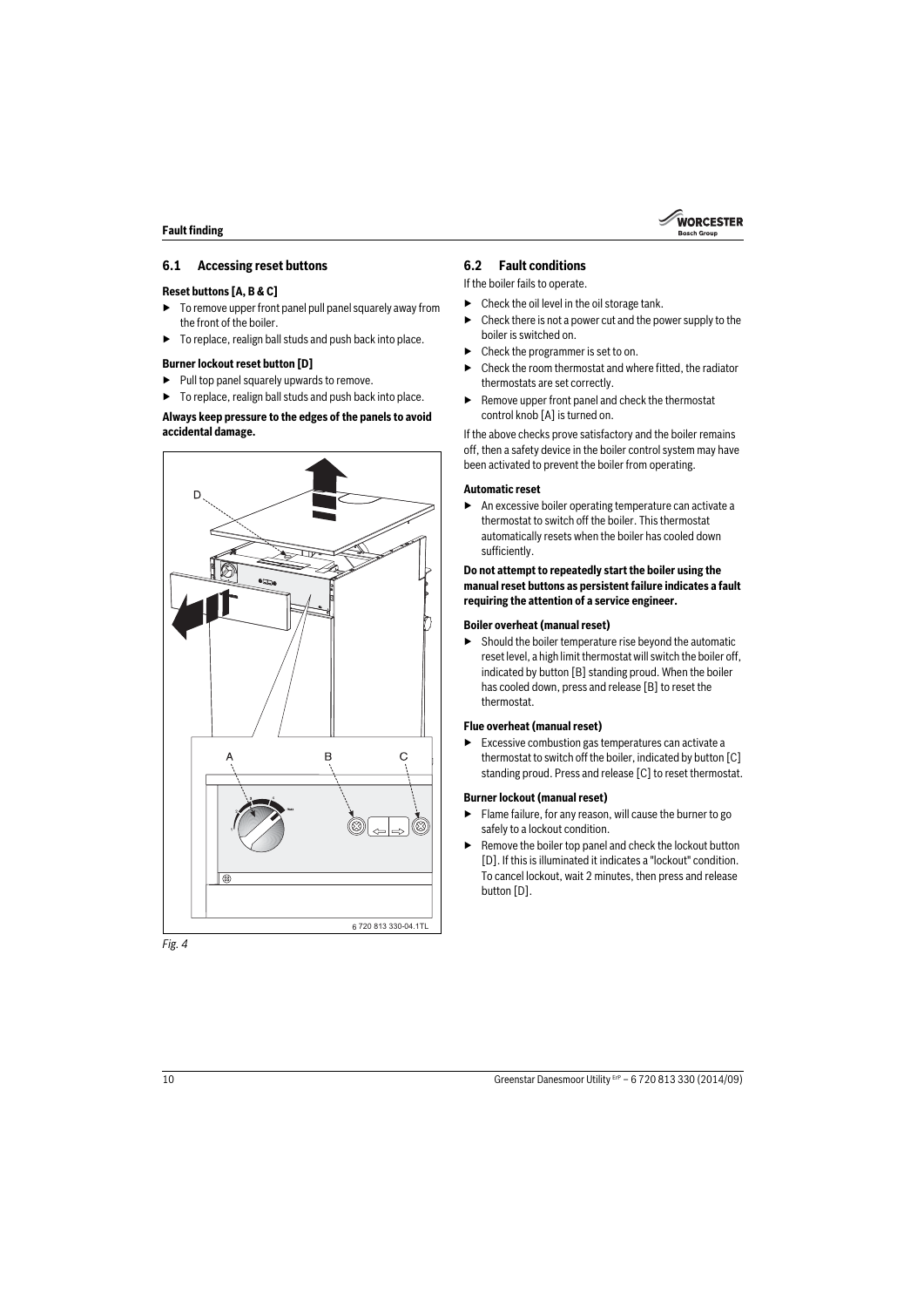

### <span id="page-10-0"></span>**7 Fault or breakdown**

This boiler is supported in mainland UK by Worcester, Bosch Group, part of Bosch Thermotechnology Ltd.

Specialist service engineers are available to attend a breakdown occurring on this appliance.



Invoices for attendance and repair work carried out on this appliance by any third party will not be accepted.

- No charge will be made for parts and/or labour providing: An appliance fault is found and the appliance is within the guarantee period. Reasonable evidence of this must be supplied on request. i.e. the Benchmark Checklist.
- A call-out charge will be made where:
	- The appliance is outside the guarantee period.
	- Evidence cannot be provided that the first year service inspection has been carried out (i.e. an entry in the Benchmark Checklist).
	- Our Field Service Engineer finds no fault with the appliance.
	- The cause of breakdown is misuse or with other parts of your plumbing/heating system, or with equipment not supplied by Worcester, Bosch Group.

#### **If the boiler fails to give complete satisfaction, please check the following points before calling for a service engineer:**

- 1. Oil level in the tank
- 2. Power to the boiler
- 3. All control settings

#### **Technical support**



#### **No appliance fault is found on over 30% of all service calls.**

In the case of a suspected fault, refer to the fault finding section of this guide.

In the event of a appliance fault or breakdown please contact Worcester, Bosch Group appointments team on 0330 123 9339.

Your advisor will arrange for an engineer to call with the minimum of delay; under normal circumstances this will be from 1 - 3 working days (excluding weekends and bank holidays) for priority breakdown situations (no hot water and/ or heating).

#### **Boiler data label**

The data label can be found on the inside of the boiler on top of the control box.

To access:

 $\blacktriangleright$  Lift top panel to release lugs.

To replace top panel:

Replace the top panel and gently push down (from the edges so as not to damage the panel) until it clips back into place.

(You can record this information on the inside back cover of this manual.)



*Fig. 5*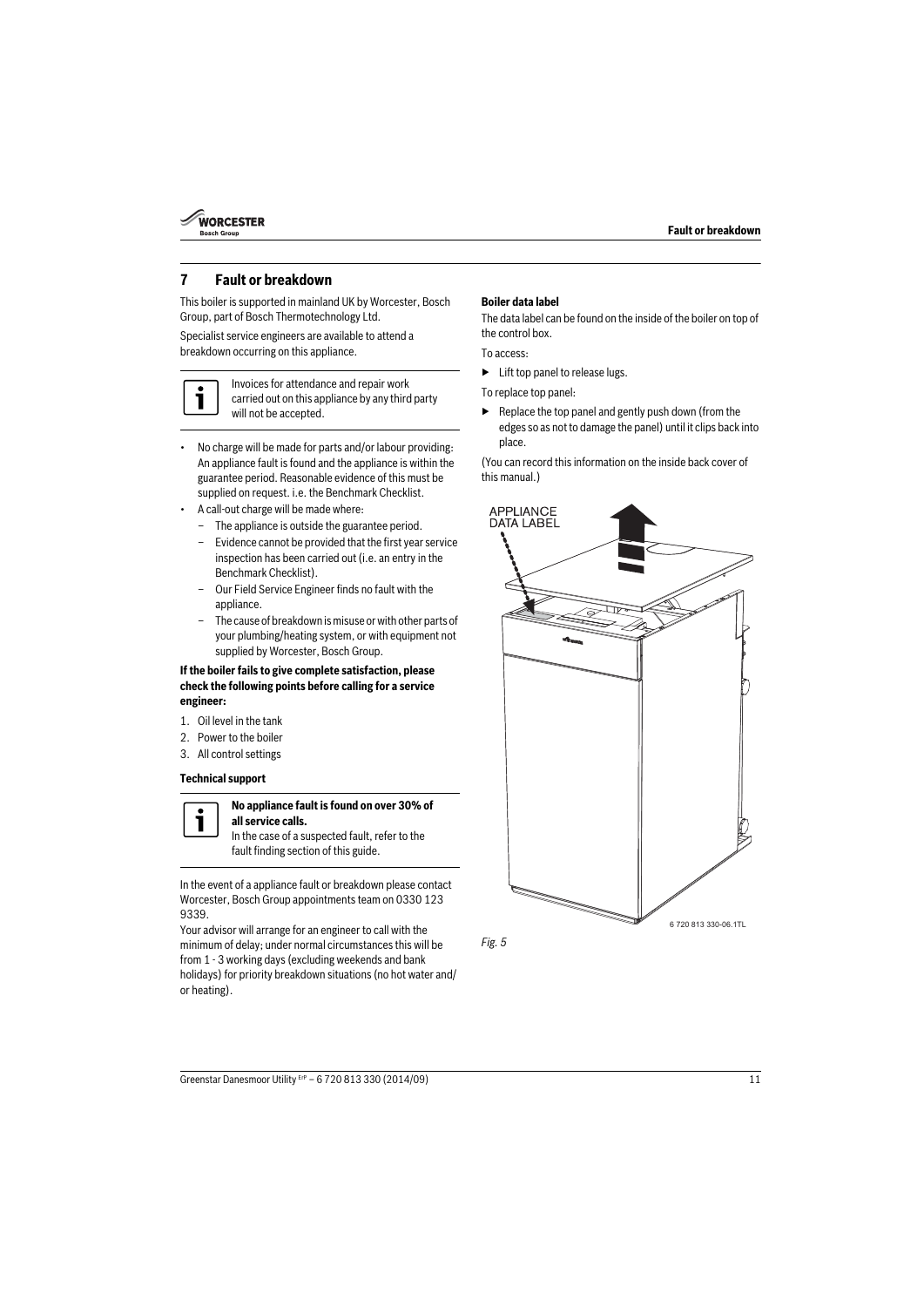### <span id="page-11-0"></span>**8 Energy saving**

### <span id="page-11-1"></span>**8.1 Tips on energy saving**

#### **Room thermostats**

Reducing the setting of the room thermostat by 1°C can reduce fuel consumption by up to 10%.

#### **New control systems**

Upgrade your heating control system with the latest equipment available. The minimum level of control for a heating system is a programmer, interlocking room thermostat and thermostatic radiator valves.

#### **Radiators**

More often than not radiators will be sited underneath a window, so the warm air from the radiator heats the colder incoming air from the window.

The performance of the radiator will be affected if the curtains are allowed to drape over the radiator or shelves are fitted above it.

The positioning of furniture and tables in front of the radiator should also be avoided.

It is advisable to manually adjust all radiator valves every 2-3 months to prevent them from sticking. It is also important that the plastic tops of all valves are always in position and not cracked or damaged to help prevent accidents. Care should be taken when vacuum cleaning carpets to avoid damage to valves and pipework.

The heating system and the outputs of the radiators have been carefully selected by your installer. The temperature obtainable in any given room is dependent on all radiators being operated at the same time. If you decide to turn off radiators in unused rooms, spare bedrooms etc., you may experience slightly lower room temperatures in rooms adjacent to unheated rooms.

#### **Heating economically**

The boiler is designed to provide a high level of comfort while keeping oil consumption and the resulting environmental effect as low as possible.

The central heating control on the boiler should be set as low as possible while still maintaining a comfortable room temperature.

The temperature of each room can be set individually using the thermostatic radiator valves (except the primary room with the room thermostat).

#### **Roof insulation**

Around 30% of the heat loss from a property is through the roof. Replace any old insulation with new insulation, preferably to a minimum thickness of 200mm.

#### **Window frames**

Single glazed windows, particularly those with steel frames, can lose a great deal of heat.

Consideration should be given to replacement with PVCu or wooden framed double glazed units.

#### **Curtains**

Lined curtains, or heavier full length curtains can provide excellent insulation. However, always ensure that the curtains do not drape over radiators.

#### **Draughts**

Try to ensure that draughts around doors, windows, letter boxes and keyholes etc. are reduced by using a suitable draught excluder.

### <span id="page-11-2"></span>**9 Environment/disposal**

Environmental protection is a fundamental corporate strategy of the Bosch Group.

The quality of our products, their economy and environmental safety are all of equal importance to us and all environmental protection legislation and regulations are strictly observed. We use the best possible technology and materials for protecting the environment taking account of economic considerations.

#### **Packaging**

We participate in the recycling programmes of the countries in which our products are sold to ensure optimum recycling. All of our packaging materials are environmentally compatible and can be recycled.

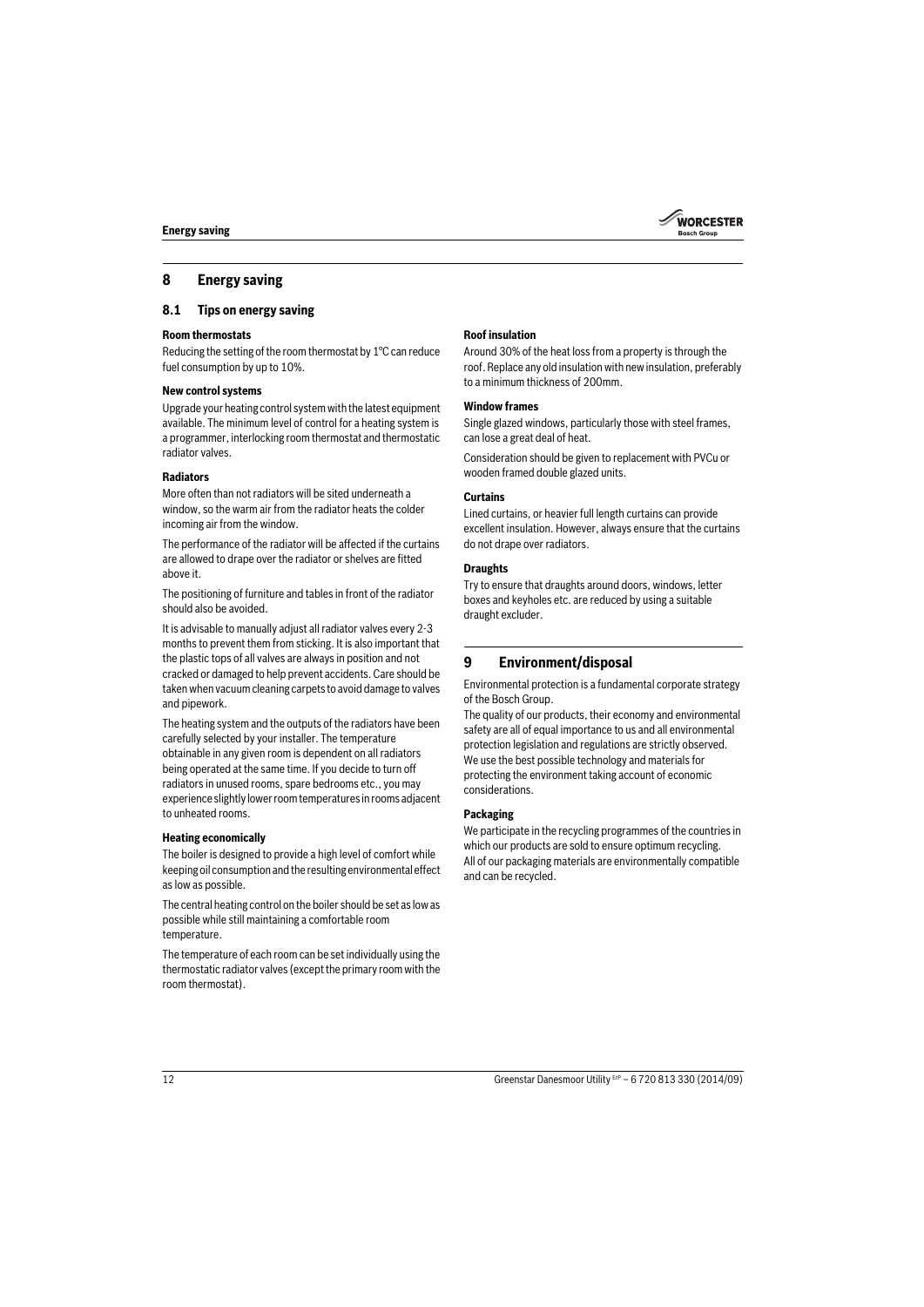

### <span id="page-12-0"></span>**10 Your guarantee**

### <span id="page-12-1"></span>**10.1 Guarantee registration**

You should complete and return the postpaid Guarantee Registration Card within 30 days of installation.

Returning your card will register you as the owner of your new boiler and will assist us in maintaining an effective and efficient customer service by establishing a reference and permanent record for your boiler.

This does not affect your statutory rights.

| For your own records                      |
|-------------------------------------------|
| Model                                     |
|                                           |
|                                           |
| Serial number                             |
| (See identity label inside boiler casing) |
|                                           |
|                                           |
| Type/size                                 |
|                                           |
|                                           |
| Date of installation                      |
|                                           |
|                                           |
| Installer details                         |
|                                           |
|                                           |
|                                           |
|                                           |
|                                           |
|                                           |
|                                           |
|                                           |
|                                           |
|                                           |
|                                           |
|                                           |
|                                           |
|                                           |
|                                           |

### <span id="page-12-2"></span>**10.2 Your guarantee**

This boiler is guaranteed against faulty materials or workmanship from the date of installation subject to the following conditions:

- $\blacktriangleright$  During the period of this guarantee any components of the unit which are proved to be faulty or defective in manufacture will be exchanged or repaired free of material charges and free of labour charges if repaired directly by Bosch Thermotechnology Ltd.
- The householder may be asked to prove, when requested, the date of installation, that the boiler was correctly commissioned and, where appropriate, that the 12 month service inspection has been carried out to the satisfaction of Bosch Thermotechnology Ltd. This should be documented in the Oil Boiler

Commissioning Checklist and Service Interval Record in the back of the Installation, Commissioning and Servicing manual.

- ▶ Bosch Thermotechnology Ltd will not accept responsibility for damage caused by faulty installation, neglect, misuse or accidental damage and non-observance of the instructions contained in the Installation and Users Instructions manuals.
- $\blacktriangleright$  The boiler has been used only for normal domestic purposes, for which it was designed.
- $\blacktriangleright$  This guarantee applies only to equipment purchased and installed in mainland UK.

This guarantee is given in addition to all your normal statutory rights.

Worcester, Bosch Group is a brand name of Bosch Thermotechnology Ltd.

#### **Guarantee registration**

Your Greenstar appliance carries a guarantee against faulty material or manufacture subject to Terms and Conditions. To read the full Terms and Conditions please visit us on-line at www.worcester-bosch.co.uk/guarantee. The guarantee registration form is available on the same page and can be completed and submitted electronically.

Alternatively, please telephone one of our Guarantee Registration advisors on 0330 123 2552.

Your statutory rights are not affected by the manufacturer's guarantee.



If the boiler fails to give complete satisfaction, please make the general checks shown on the back page this manual before calling for a service engineer.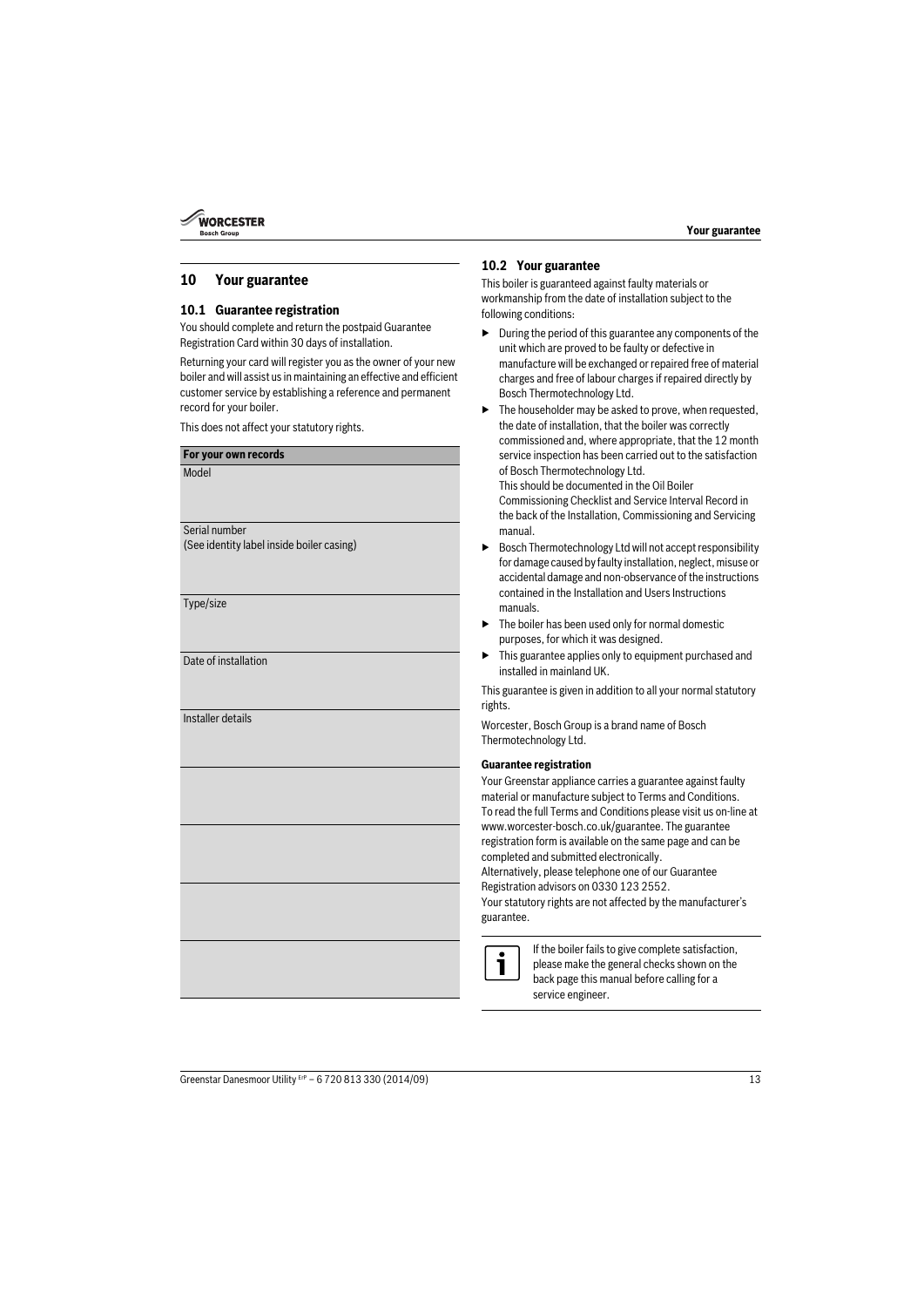

**Notes**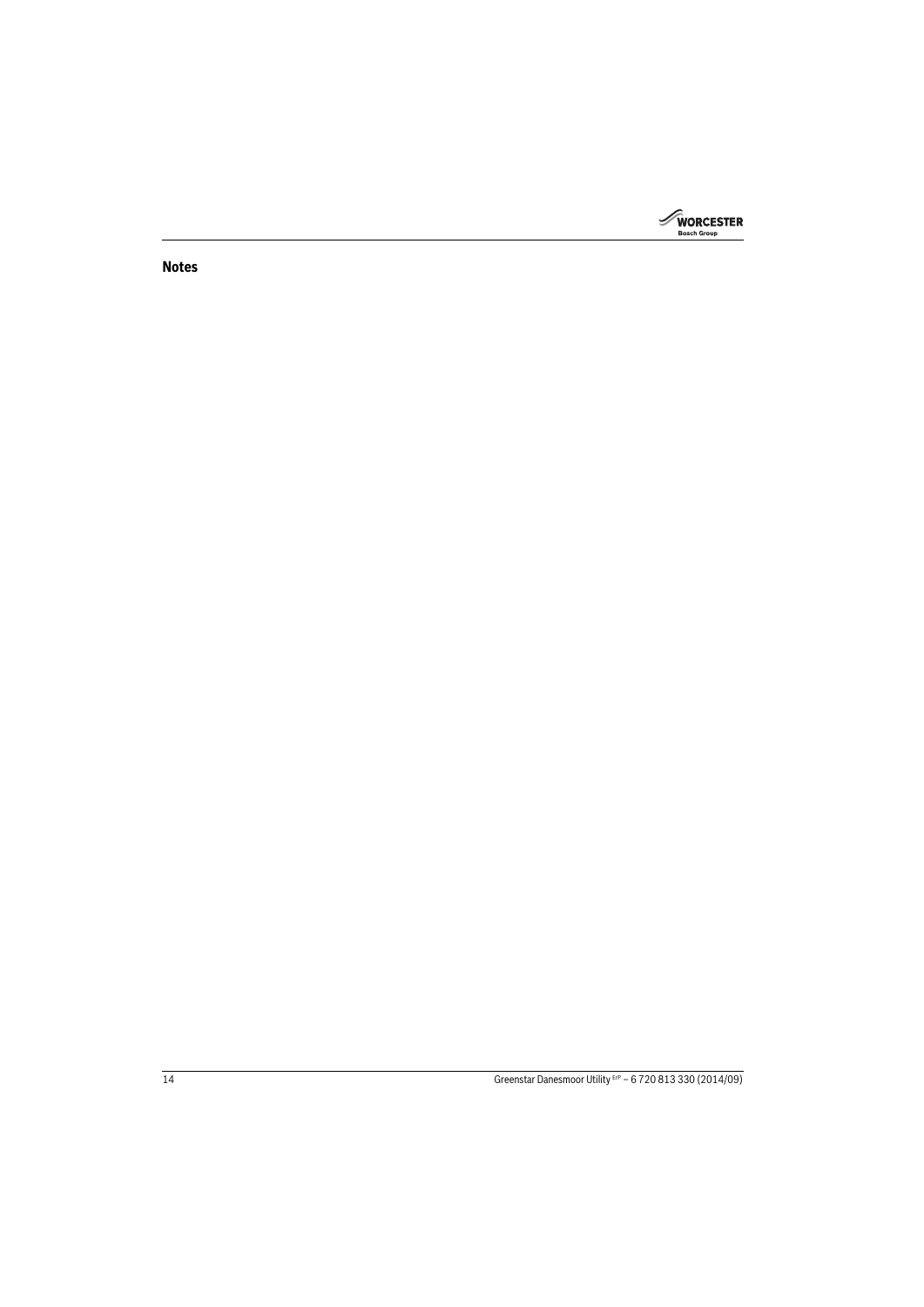

### **Notes**